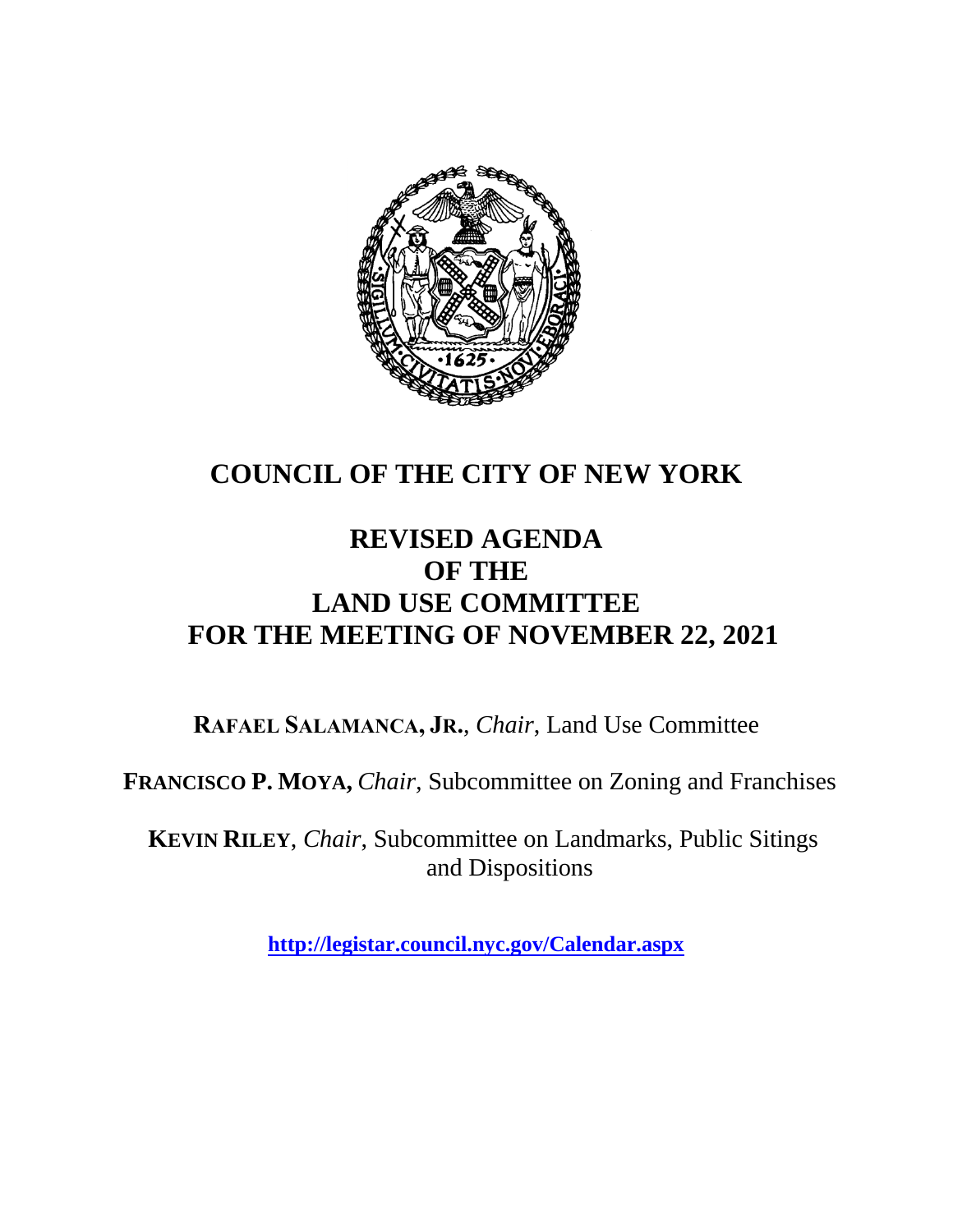#### *The Land Use Committee Meeting Scheduled for 11/22/21 Commencing at 2:30 P.M., (remote meeting)*

#### **Table of Contents**

# **Item No. Page**  1. Las Raices (L.U. No. 881)………………………………………………… 3 2. WIN Powers (L.U. Nos. 897 and 898)……………………………………. 3-4 3. Citywide Hotels Text Amendment (Pre. L.U. No. 911)..………………… 4 4. 506 Third Avenue (Pre. L.U. Nos. 916 and 917)….……………………… 4-5 5. Starrett-Lehigh + Terminal Warehouse Rezoning (Pre. L.U. Nos. 920 and 921) 5 6. Proposed Int. No. 1487-A ………………………………………………… 6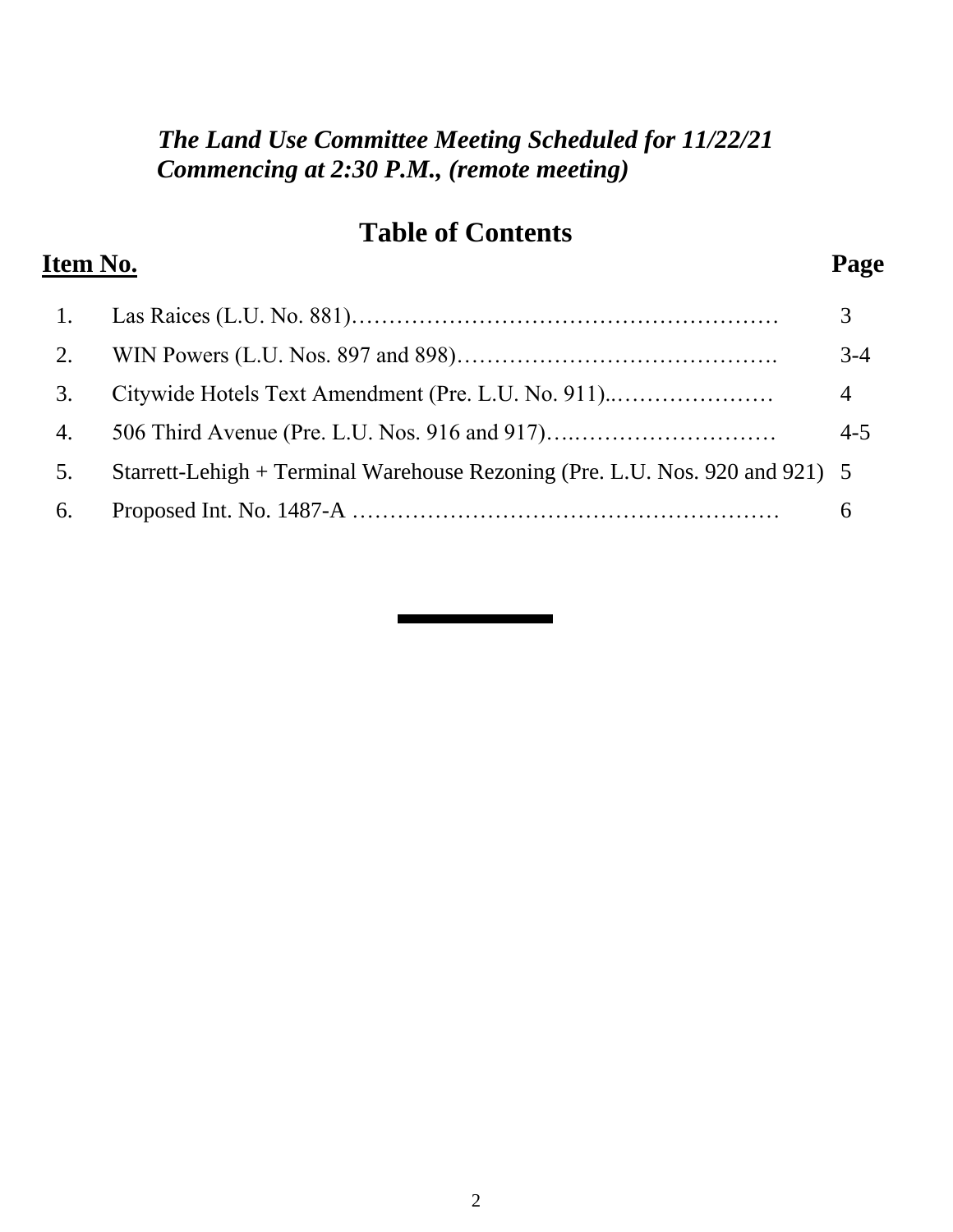# **AGENDA OF THE LAND USE COMMITTEE**

The Land Use Committee will hold a meeting in the Council Chambers, City Hall, New York City, New York 10007, commencing at **2:30 P.M. on Monday, November 22, 2021**, to consider items reported out of its subcommittees and conduct such other business as may be necessary.

#### **L.U. NO. 881**

Application No. **C 210428 PPM (Las Raices)** submitted by the New York City Department of Housing Preservation and Development pursuant to Section 197-c of the New York City Charter, for the disposition of a city owned property located at 303 East 102nd Street (Block 1674, Lot 104), 338 East 117th Street (Block 1688, Lot 34), 505-507 East 118th Street (Block 1815, Lots 5 and 6), 1761-1763 Park Avenue (Block 1771, Lots 1 and 2), Borough of Manhattan, Council Districts 8 and 9, Community District 11.

#### **L.U. NOS. 897 AND 898 ARE RELATED**

#### **L.U. 897**

Application No. **C 210398 ZSX (WIN Powers)** submitted by the NYC Department of Housing Preservation and Development pursuant to Sections 197-c and 201 of the New York City Charter for the grant of a special permit pursuant to Section 74-903 of the Zoning Resolution to modify the requirements of ZR 24-111 (Maximum Floor Area Ratio for Certain Community Facility Uses) to permit the allowable community facility floor area ratio of Section 24-11 (Maximum Floor Area Ratio and Percentage of Lot Coverage) to apply to a non-profit institution with sleeping accommodations, in connection with the development of two community facility buildings, on property located at 346 Powers Avenue (Block 2572, Lot 6) in an R6 District. submitted by the NYC Department of Housing Preservation and Development pursuant to Sections 197-c and 201 of the New York City Charter for the grant of a special permit pursuant to Section 74-903 of the Zoning Resolution to modify the requirements of ZR 24-111 (Maximum Floor Area Ratio for Certain Community Facility Uses) to permit the allowable community facility floor area ratio of Section 24-11 (Maximum Floor Area Ratio and Percentage of Lot Coverage) to apply to a non-profit institution with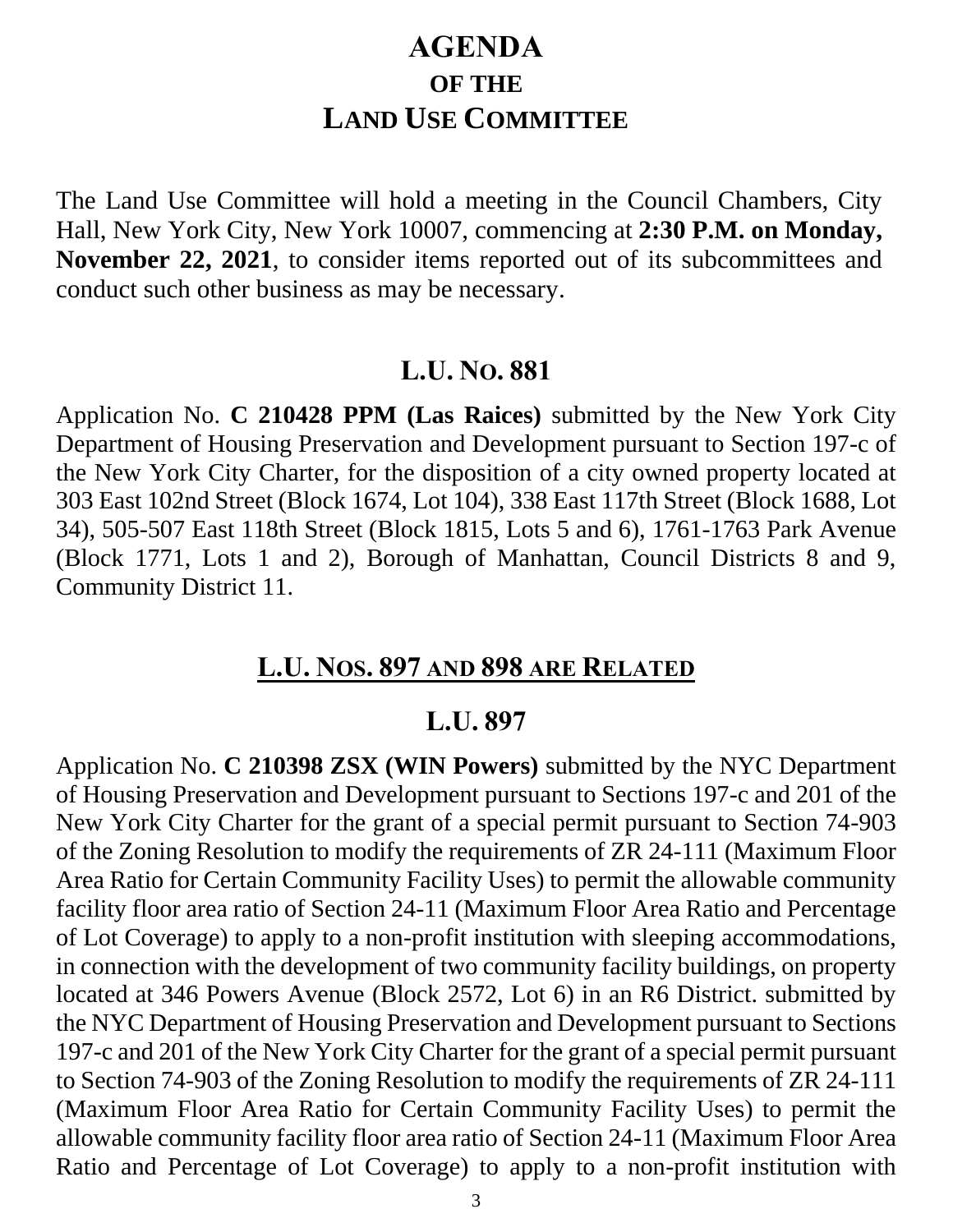sleeping accommodations, in connection with the development of two community facility buildings, on property located in an R6 District at 346 Powers Avenue (Block 2572, Lot 6), Borough of the Bronx, Community District 1, Council District 8.

# **L.U. 898**

Application No. **C 210399 HAX (WIN Powers)** submitted by the NYC Department of Housing Preservation and Development (HPD) pursuant to Article 16 of the General Municipal Law of New York State for the designation of an Urban Development Action Area and an Urban Development Action Area, and pursuant to Section 197-c of the New York City Charter for the disposition of such property to a developer to be selected by HPD, for property located at 346 Powers Avenue (Block 2572, Lot 6), Borough of the Bronx, Community District 1, Council District 8.

### **PRECONSIDERED L.U. NO. 911**

Application No. **N 210406 ZRY (Citywide Hotels Text Amendment)** submitted by the Department of City Planning, pursuant to Section 201 of the New York City Charter, for an amendment of the Zoning Resolution of the City of New York, to modify Article III, Chapter 2 (Use Regulations), Article IV, Chapter 2 (Use Regulations) and related Sections, to create a special permit for new hotels, motels, tourist cabins, and boatels in Commercial Districts and in M1 Districts paired with Residence Districts, Citywide.

**The full zoning text may be viewed at the following website: <http://www1.nyc.gov/site/planning/about/cpc-reports/cpc-reports.page>**

# **PRECONSIDERED L.U.S 916 AND 917 ARE RELATED**

#### **PRECONSIDERED L.U. 916**

Application No. **C 210119 ZMK (506 Third Avenue)** submitted by PAB 3rd Avenue Holdings, LLC, pursuant to Sections 197-c and 201 of the New York City Charter for an amendment of the Zoning Map, Section No. 16d, by changing from an existing M2-1 District to a C4-4A, Borough of Brooklyn, Community District 6, Council District 39.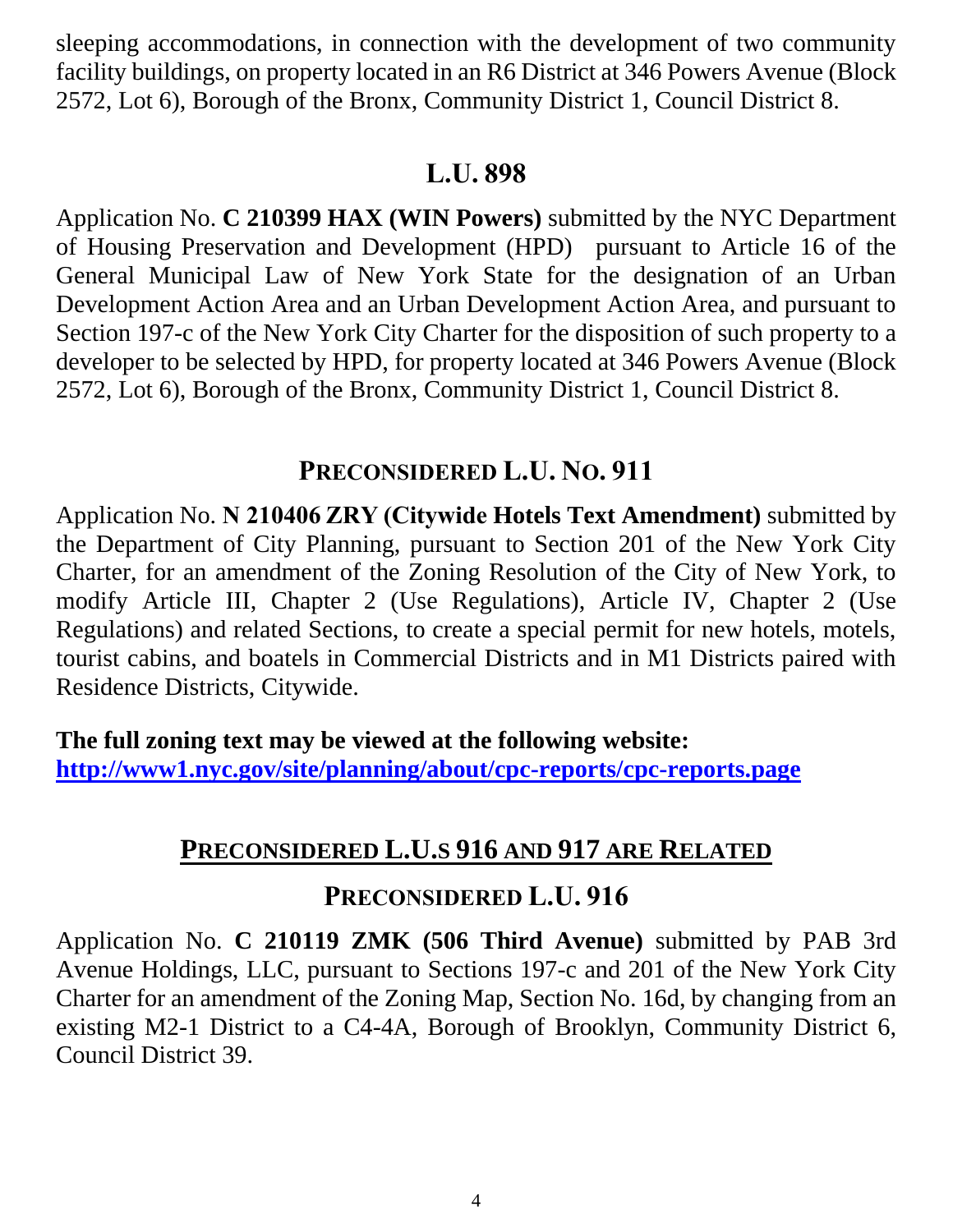### **PRECONSIDERED L.U. 917**

Application No. **N 210120 ZRK (506 Third Avenue)** submitted by PAB 3rd Avenue Holdings, LLC, pursuant to Section 201 of the New York City Charter, for an amendment of the Zoning Resolution of the City of New York, modifying APPENDIX F for the purpose of establishing a Mandatory Inclusionary Housing area, Borough of Brooklyn, Community District 6, Council District 39.

**The full zoning text may be viewed at the following website: <http://www1.nyc.gov/site/planning/about/cpc-reports/cpc-reports.page>**

# **PRECONSIDERED L.U.S 920 AND 921 ARE RELATED**

#### **PRECONSIDERED L.U. 920**

Application No. **C 210408 ZMM (Starrett-Lehigh + Terminal Warehouse Rezoning)**submitted by Terminal Fee Owner LP and RXR SL Owner, LLC, pursuant to Sections 197-c and 201 of the New York City Charter for an amendment of the Zoning Map, Section No. 8b, changing from an M2-3 District to an M2-4 District and establishing a Special West Chelsea District (WCh), Borough of Manhattan, Community District 4, Council District 3.

### **PRECONSIDERED L.U. 921**

Application No. **N 210409 ZRM (Starrett-Lehigh + Terminal Warehouse Rezoning)** submitted by Terminal Fee Owner LP and RXR SL Owner, LLC, pursuant to Section 201 of the New York City Charter, for an amendment of the Zoning Resolution of the City of New York establishing Subarea K within the Special West Chelsea District (Article IX, Chapter 8), and modifying other related Sections, Borough of Manhattan, Community District 4, Council District 3.

**The full zoning text may be viewed at the following website: <http://www1.nyc.gov/site/planning/about/cpc-reports/cpc-reports.page>**